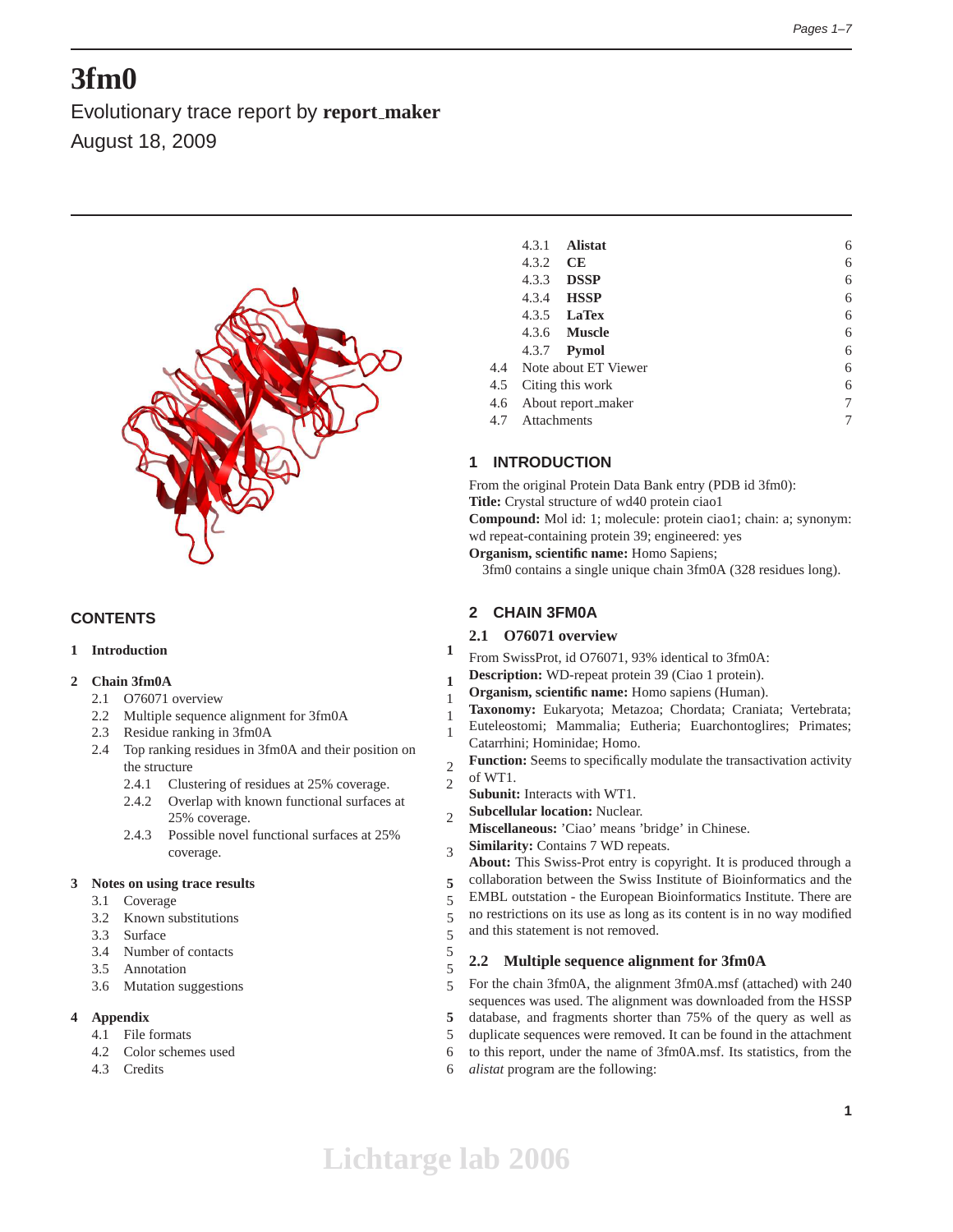

**Fig. 1.** Residues 4-168 in 3fm0A colored by their relative importance. (See Appendix, Fig.8, for the coloring scheme.)

| SYDDTVKLYREEEDDWVCCATLEGHESTVWSLAFDPSGQRLASCSDDRTV<br>169         |     |  |  | 179 |     |  |                 | 189 |  |  |  | 199 |  |  |  | 209 |  |  |                                |
|-------------------------------------------------------------------|-----|--|--|-----|-----|--|-----------------|-----|--|--|--|-----|--|--|--|-----|--|--|--------------------------------|
|                                                                   |     |  |  |     |     |  | $\cdot$ $\cdot$ |     |  |  |  |     |  |  |  |     |  |  |                                |
| RIWRQYLPGNEQGVACS                                                 |     |  |  |     |     |  |                 |     |  |  |  |     |  |  |  |     |  |  | PSWKCICTLSGFHSRTIYDIAWCQLTGALA |
|                                                                   |     |  |  |     |     |  |                 |     |  |  |  |     |  |  |  |     |  |  |                                |
| TACGDDAIRVFQEDPNSDPQQPTFSLTAHLHQAHSQDVNCVAWNPKEPGL<br>292 292 302 |     |  |  |     |     |  |                 |     |  |  |  |     |  |  |  |     |  |  |                                |
|                                                                   |     |  |  |     |     |  |                 |     |  |  |  |     |  |  |  |     |  |  |                                |
| LASCSDDGEVAFWKYQR                                                 | 322 |  |  |     | 332 |  |                 |     |  |  |  |     |  |  |  |     |  |  |                                |

**Fig. 2.** Residues 169-335 in 3fm0A colored by their relative importance. (See Appendix, Fig.8, for the coloring scheme.)

| Format:                   | MSF   |       |
|---------------------------|-------|-------|
| Number of sequences: 240  |       |       |
| Total number of residues: |       | 68686 |
| Smallest:                 | 254   |       |
| Largest:                  | 328   |       |
| Average length:           | 286.2 |       |
| Alignment length:         | 328   |       |
| Average identity:         | 34%   |       |
| Most related pair:        | 99%   |       |
| Most unrelated pair:      | 17%   |       |
| Most distant seq:         | 33%   |       |
|                           |       |       |

Furthermore, <1% of residues show as conserved in this alignment.

The alignment consists of 17% eukaryotic ( 3% vertebrata, 2% arthropoda, 5% fungi, 2% plantae), and 5% prokaryotic sequences. (Descriptions of some sequences were not readily available.) The file containing the sequence descriptions can be found in the attachment, under the name 3fm0A.descr.

#### **2.3 Residue ranking in 3fm0A**

The 3fm0A sequence is shown in Figs. 1–2, with each residue colored according to its estimated importance. The full listing of residues in 3fm0A can be found in the file called 3fm0A.ranks\_sorted in the attachment.

# **2.4 Top ranking residues in 3fm0A and their position on the structure**

In the following we consider residues ranking among top 25% of residues in the protein . Figure 3 shows residues in 3fm0A colored by their importance: bright red and yellow indicate more conserved/important residues (see Appendix for the coloring scheme). A Pymol script for producing this figure can be found in the attachment.



**Fig. 3.** Residues in 3fm0A, colored by their relative importance. Clockwise: front, back, top and bottom views.

*2.4.1 Clustering of residues at 25% coverage.* Fig. 4 shows the top 25% of all residues, this time colored according to clusters they belong to. The clusters in Fig.4 are composed of the residues listed in Table 1.

|         | Table 1. |                                      |  |  |  |  |  |  |
|---------|----------|--------------------------------------|--|--|--|--|--|--|
| cluster | size     | member                               |  |  |  |  |  |  |
| color   |          | residues                             |  |  |  |  |  |  |
| red     | 82       | 24, 25, 26, 28, 31, 32, 33, 35, 37   |  |  |  |  |  |  |
|         |          | 43, 59, 60, 64, 67, 69, 70, 71, 73   |  |  |  |  |  |  |
|         |          | 76, 77, 78, 80, 82, 84, 88, 101, 103 |  |  |  |  |  |  |
|         |          | 104, 108, 111, 113, 114, 117, 120    |  |  |  |  |  |  |
|         |          | 121, 122, 123, 124, 126, 128, 129    |  |  |  |  |  |  |
|         |          | 132, 149, 153, 156, 158, 159, 160    |  |  |  |  |  |  |
|         |          | 165, 166, 167, 169, 171, 177, 193    |  |  |  |  |  |  |
|         |          | 197, 202, 206, 209, 211, 213, 215    |  |  |  |  |  |  |
|         |          | 221, 251, 260, 267, 268, 269, 271    |  |  |  |  |  |  |
|         |          | 273, 279, 302, 306, 309, 311, 313    |  |  |  |  |  |  |
|         |          | 319, 320, 321, 323, 325, 331         |  |  |  |  |  |  |

**Table 1.** Clusters of top ranking residues in 3fm0A.

*2.4.2 Overlap with known functional surfaces at 25% coverage.* The name of the ligand is composed of the source PDB identifier and the heteroatom name used in that file.

**Sulfate ion binding site.** Table 2 lists the top 25% of residues at the interface with 3fm0ASO42003 (sulfate ion). The following table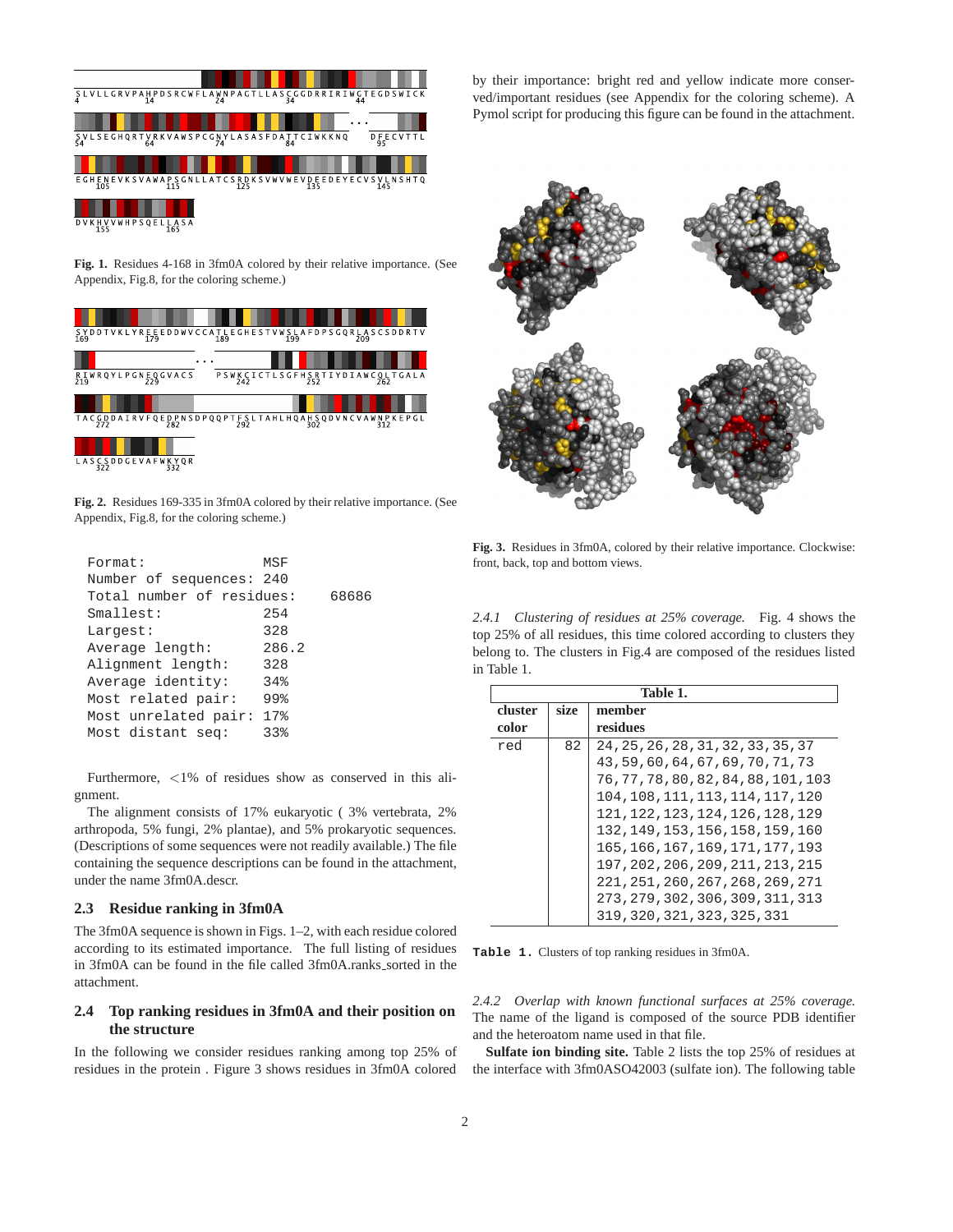

**Fig. 4.** Residues in 3fm0A, colored according to the cluster they belong to: red, followed by blue and yellow are the largest clusters (see Appendix for the coloring scheme). Clockwise: front, back, top and bottom views. The corresponding Pymol script is attached.

**Fig. 5.** Residues in 3fm0A, at the interface with sulfate ion, colored by their relative importance. The ligand (sulfate ion) is colored green. Atoms further than  $30\AA$  away from the geometric center of the ligand, as well as on the line of sight to the ligand were removed. (See Appendix for the coloring scheme for the protein chain 3fm0A.)

(Table 3) suggests possible disruptive replacements for these residues (see Section 3.6).

| Table 2. |      |             |      |                 |           |  |  |
|----------|------|-------------|------|-----------------|-----------|--|--|
| res      | type | subst's     | cvg  | $\mathbf{noc}/$ | dist      |  |  |
|          |      | (%)         |      | bb              | $\dot{A}$ |  |  |
| 264      | T    | D(7)        | 0.24 | 2/1             | 4.40      |  |  |
|          |      | G(62)       |      |                 |           |  |  |
|          |      | S(8)        |      |                 |           |  |  |
|          |      | T(9)        |      |                 |           |  |  |
|          |      | E(5)R       |      |                 |           |  |  |
|          |      | $N(3)$ . PL |      |                 |           |  |  |
|          |      |             |      |                 |           |  |  |

**Table 2.** The top 25% of residues in 3fm0A at the interface with sulfate ion.(Field names: res: residue number in the PDB entry; type: amino acid type; substs: substitutions seen in the alignment; with the percentage of each type in the bracket; noc/bb: number of contacts with the ligand, with the number of contacts realized through backbone atoms given in the bracket; dist: distance of closest apporach to the ligand. )

|     | Table 3. |                     |  |  |  |  |  |
|-----|----------|---------------------|--|--|--|--|--|
| res | type     | disruptive          |  |  |  |  |  |
|     |          | mutations           |  |  |  |  |  |
| 264 |          | $(R)$ (H) (FKW) (M) |  |  |  |  |  |

**Table 3.** List of disruptive mutations for the top 25% of residues in 3fm0A, that are at the interface with sulfate ion.

Figure 5 shows residues in 3fm0A colored by their importance, at the interface with 3fm0ASO42003.

*2.4.3 Possible novel functional surfaces at 25% coverage.* One group of residues is conserved on the 3fm0A surface, away from (or susbtantially larger than) other functional sites and interfaces recognizable in PDB entry 3fm0. It is shown in Fig. 6. The right panel shows (in blue) the rest of the larger cluster this surface belongs to.



**Fig. 6.** A possible active surface on the chain 3fm0A. The larger cluster it belongs to is shown in blue.

The residues belonging to this surface "patch" are listed in Table 4, while Table 5 suggests possible disruptive replacements for these residues (see Section 3.6).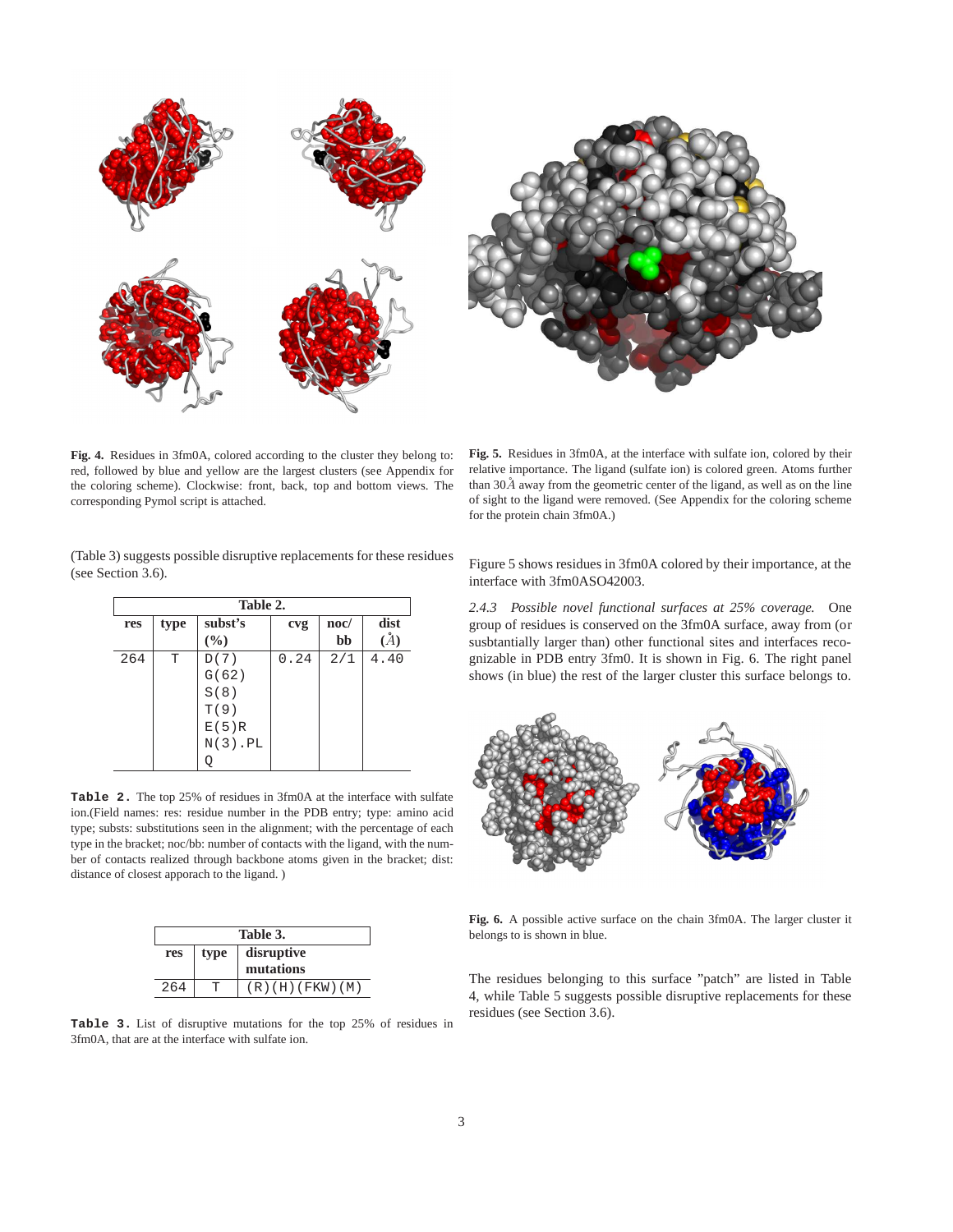| Table 4. |                          |                              |      |  |  |  |
|----------|--------------------------|------------------------------|------|--|--|--|
| res      | type                     | substitutions (%)            | cvg  |  |  |  |
| 69       | W                        | F(40)W(54)Y(2)               | 0.07 |  |  |  |
|          |                          | I(2)V                        |      |  |  |  |
| 117      | G                        | G(87)K(1)S(2)                | 0.10 |  |  |  |
|          |                          | A(1)D(3)N(2)HCO              |      |  |  |  |
|          |                          | Ρ                            |      |  |  |  |
| 311      | M                        | F(37)W(55)Y(2)               | 0.11 |  |  |  |
|          |                          | I(1)V(1)MP                   |      |  |  |  |
| 202      | F                        | F(61)W(29)Y(2)               | 0.13 |  |  |  |
|          |                          | V(2)I(2)HL.CA                |      |  |  |  |
| 28       | G                        | G(80)D(6)S(5)                | 0.14 |  |  |  |
|          |                          | N(1)A(1)R.LECMP              | 0.14 |  |  |  |
| 158      | M                        | F(39)W(55)Y(2)<br>$I(1)$ TM  |      |  |  |  |
| 73       | G                        | G(81)S(5)VRD(2)              | 0.15 |  |  |  |
|          |                          | K(1)HE(4)LMN                 |      |  |  |  |
|          |                          | $T(1)$ A                     |      |  |  |  |
| 160      | Ρ                        | P(85)S(4)G(1)F               | 0.15 |  |  |  |
|          |                          | H(1)Q(1)TL(1)                |      |  |  |  |
|          |                          | $A(1)$ KERD                  |      |  |  |  |
| 113      | M                        | F(41)W(48)L(1)               | 0.16 |  |  |  |
|          |                          | $V(2)I(3)Y(1)$ QM            |      |  |  |  |
| 24       | M                        | F(40)W(38)Y(1)               | 0.17 |  |  |  |
|          |                          | . (10) V(1) L(1) H           |      |  |  |  |
|          |                          | I(1)M(2)ST                   |      |  |  |  |
| 309      | V                        | I(7)V(82)A(2)                | 0.17 |  |  |  |
|          |                          | L(5)C(1)T                    |      |  |  |  |
| 313      | P                        | S(2)P(79)H(10)               | 0.17 |  |  |  |
|          |                          | T(2)KIQ. (1)A(2)             |      |  |  |  |
| 67       | V                        | G<br>I(10)V(76)L(10)         | 0.18 |  |  |  |
|          |                          | C(2)F                        |      |  |  |  |
| 70       | S                        | S(62)D(3)C(1)                | 0.19 |  |  |  |
|          |                          | H(11)A(13)QN(2)              |      |  |  |  |
|          |                          | TEKGLR                       |      |  |  |  |
| 71       | P                        | S(3)P(70)H(13)               | 0.19 |  |  |  |
|          |                          | G(1)K(2)N(1)T                |      |  |  |  |
|          |                          | Q(1)LA(2)R(2)C               |      |  |  |  |
| 156      | V                        | V(74)L(9)I(14)               | 0.20 |  |  |  |
|          |                          | C(1)M                        |      |  |  |  |
| 260      | M                        | F(39)W(43)Y(1)               | 0.20 |  |  |  |
|          |                          | M(3)L(7)V(1)                 |      |  |  |  |
|          |                          | $I(1)$ . N                   |      |  |  |  |
| 111      | V                        | I(8)V(76)L(6)<br>A(5)MC(1)PS | 0.22 |  |  |  |
| 159      | Η                        | S(45)N(2)C(4)R               | 0.23 |  |  |  |
|          |                          | A(13)H(28)LD                 |      |  |  |  |
|          |                          | $I(1)$ KQY                   |      |  |  |  |
| 206      | G                        | G(74)S(2)K(1)                | 0.23 |  |  |  |
|          |                          | V(5)I(3)E(2)                 |      |  |  |  |
|          |                          | L(2)RT(2)PN(1)A              |      |  |  |  |
|          | continued in next column |                              |      |  |  |  |

|     | <b>Table 4.</b> continued |                      |      |  |  |  |  |
|-----|---------------------------|----------------------|------|--|--|--|--|
| res | type                      | substitutions $\%$ ) | cvg  |  |  |  |  |
|     |                           | MHO                  |      |  |  |  |  |
| 26  | P                         | $P(69)$ . $(8)Y(3)$  | 0.24 |  |  |  |  |
|     |                           | F(2)R(2)H(2)         |      |  |  |  |  |
|     |                           | Q(2)T(1)KIA(1)       |      |  |  |  |  |
|     |                           | $E(1)$ GN $(1)$ LS   |      |  |  |  |  |
| 25  | N                         | S(53)A(1)D(7)        | 0.25 |  |  |  |  |
|     |                           | $H(9)$ . (9) $C(1)$  |      |  |  |  |  |
|     |                           | $N(12)$ PQ(2) RLGET  |      |  |  |  |  |

**Table 4.** Residues forming surface "patch" in 3fm0A.

|     | Table 5.       |                          |  |  |  |  |  |  |
|-----|----------------|--------------------------|--|--|--|--|--|--|
| res | type           | disruptive               |  |  |  |  |  |  |
|     |                | mutations                |  |  |  |  |  |  |
| 69  | W              | (K) (E) (Q) (D)          |  |  |  |  |  |  |
| 117 | G              | (R)(E)(K)(FWH)           |  |  |  |  |  |  |
| 311 | W              | (K)(E)(T)(QDR)           |  |  |  |  |  |  |
| 202 | F              | (KE) (Q) (D) (T)         |  |  |  |  |  |  |
| 28  | G              | (R)(K)(H)(E)             |  |  |  |  |  |  |
| 158 | W              | (K)(E)(O)(R)             |  |  |  |  |  |  |
| 73  | G              | (R)(K)(E)(H)             |  |  |  |  |  |  |
| 160 | $\mathbf P$    | (Y)(R)(H)(T)             |  |  |  |  |  |  |
| 113 | M              | $(KE)$ $(T)$ $(D)$ $(R)$ |  |  |  |  |  |  |
| 24  | W              | (K) (E) (O) (D)          |  |  |  |  |  |  |
| 309 | V              | (R)(K)(Y)(E)             |  |  |  |  |  |  |
| 313 | $\mathbf P$    | (Y)(R)(H)(T)             |  |  |  |  |  |  |
| 67  | V              | (R)(KE)(Y)(QHD)          |  |  |  |  |  |  |
| 70  | S              | (R)(K)(FW)(H)            |  |  |  |  |  |  |
| 71  | Ρ              | (Y)(R)(H)(E)             |  |  |  |  |  |  |
| 156 | $\overline{V}$ | (R)(Y)(KE)(H)            |  |  |  |  |  |  |
| 260 | M              | (KE)(T)(D)(R)            |  |  |  |  |  |  |
| 111 | V              | (R)(Y)(K)(E)             |  |  |  |  |  |  |
| 159 | Η              | (E)(T)(D)(M)             |  |  |  |  |  |  |
| 206 | G              | (R)(E)(K)(H)             |  |  |  |  |  |  |
| 26  | $\mathbf P$    | (Y)(R)(H)(T)             |  |  |  |  |  |  |
| 25  | N              | (Y) (H) (FW) (R)         |  |  |  |  |  |  |

**Table 5.** Disruptive mutations for the surface patch in 3fm0A.

Another group of surface residues is shown in Fig.7. The right panel shows (in blue) the rest of the larger cluster this surface belongs to. The residues belonging to this surface "patch" are listed in Table 6, while Table 7 suggests possible disruptive replacements for these residues (see Section 3.6).

|     |      | Table 6.                 |      |
|-----|------|--------------------------|------|
| res | type | substitutions $(\% )$    | cvg  |
| 82  | D    | $D(99)$ <sup>O</sup>     | 0.00 |
| 60  | Η    | <b>H(98) ROS</b>         | 0.01 |
| 126 | D    | D(99)ES                  | 0.01 |
| 88  | W    | $W(92)Y(5)L(1)$ .F       | 0.03 |
|     |      | Η                        |      |
| 104 | H    | H(96)RP(1)DSWY           | 0.05 |
|     |      | continued in next column |      |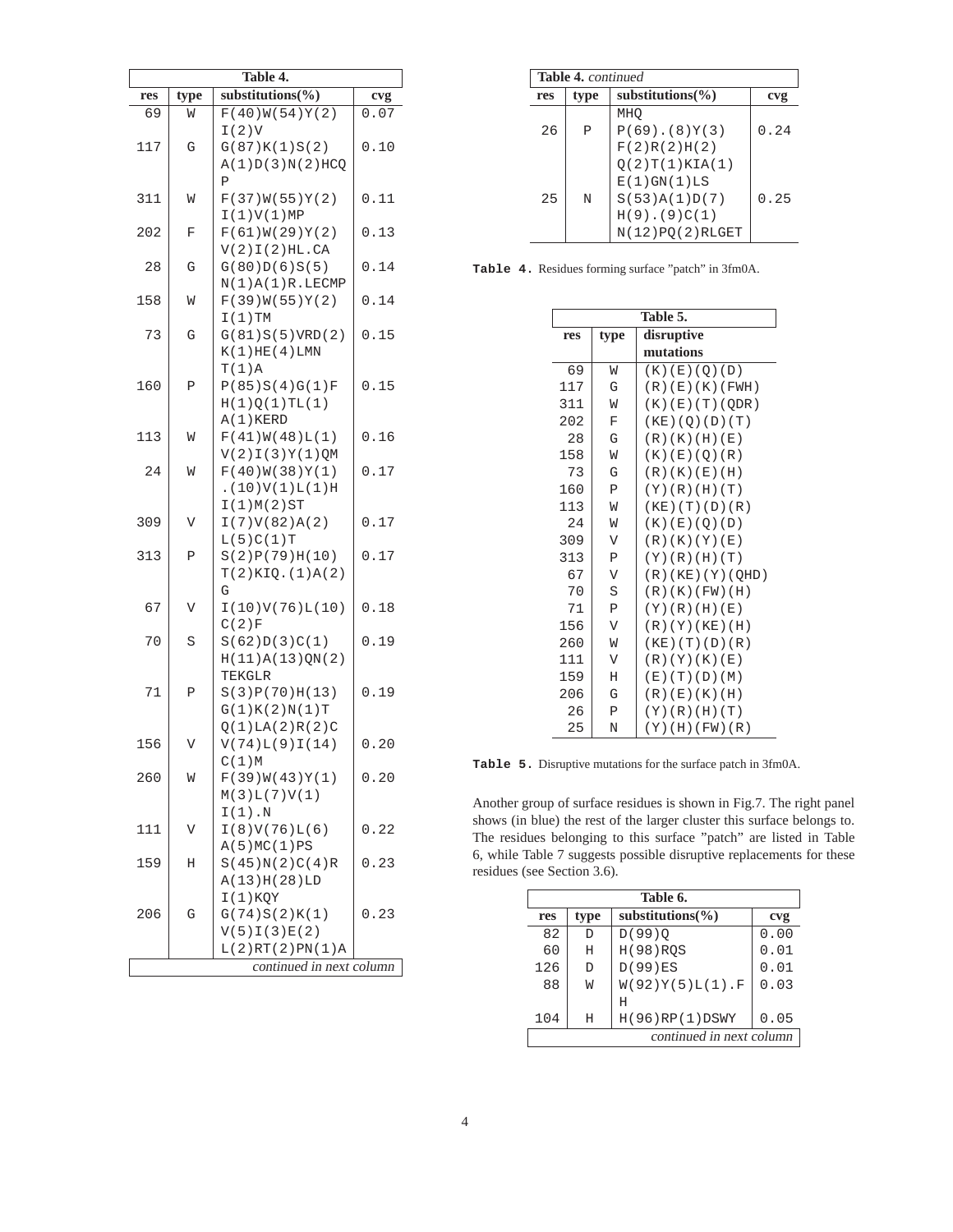

**Fig. 7.** Another possible active surface on the chain 3fm0A. The larger cluster it belongs to is shown in blue.

|     | Table 6. continued |                      |      |  |  |  |  |  |
|-----|--------------------|----------------------|------|--|--|--|--|--|
| res | type               | substitutions $\%$ ) | cvg  |  |  |  |  |  |
| 132 | W                  | $W(92)H(3)F(2)$ .C   | 0.06 |  |  |  |  |  |
| 103 | G                  | G(87)O(2)A(2)        | 0.09 |  |  |  |  |  |
|     |                    | N(1)D(2)RS(1)        |      |  |  |  |  |  |
|     |                    | $E(1)$ . F           |      |  |  |  |  |  |
| 59  | G                  | G(72)E(8)A(4)        | 0.20 |  |  |  |  |  |
|     |                    | D(1)CN(3)T(2)        |      |  |  |  |  |  |
|     |                    | $S(3)$ RPQK.         |      |  |  |  |  |  |
| 101 | T.                 | L(71)I(7)M(5)        | 0.22 |  |  |  |  |  |
|     |                    | $F(8)V(1)$ . (2) WTO |      |  |  |  |  |  |
|     |                    | <b>EGCYK</b>         |      |  |  |  |  |  |
| 84  | T                  | T(66)S(14)R(3)       | 0.25 |  |  |  |  |  |
|     |                    | $K(10)V(1)$ OIL      |      |  |  |  |  |  |
|     |                    | $C(1)$ HDA           |      |  |  |  |  |  |

**Table 6.** Residues forming surface "patch" in 3fm0A.

| Table 7. |      |                       |  |  |  |  |  |
|----------|------|-----------------------|--|--|--|--|--|
| res      | type | disruptive            |  |  |  |  |  |
|          |      | mutations             |  |  |  |  |  |
| 82       | D    | (FWHR) (Y) (VCAG) (T) |  |  |  |  |  |
| 60       | Η    | (E)(TD)(M)(VOCLAPIG)  |  |  |  |  |  |
| 126      | D    | (R)(FWH)(Y)(K)        |  |  |  |  |  |
| 88       | W    | (K) (E) (O) (T)       |  |  |  |  |  |
| 104      | Η    | (E)(O)(M)(T)          |  |  |  |  |  |
| 132      | W    | (E)(K)(O)(D)          |  |  |  |  |  |
| 103      | G    | (R)(K)(E)(H)          |  |  |  |  |  |
| 59       | G    | (R)(FW)(H)(KE)        |  |  |  |  |  |
| 101      | т.   | (R)(Y)(H)(T)          |  |  |  |  |  |
| 84       | T    | (R)(K)(H)(FW)         |  |  |  |  |  |

**Table 7.** Disruptive mutations for the surface patch in 3fm0A.

# **3 NOTES ON USING TRACE RESULTS**

#### **3.1 Coverage**

Trace results are commonly expressed in terms of coverage: the residue is important if its "coverage" is small - that is if it belongs to some small top percentage of residues [100% is all of the residues in a chain], according to trace. The ET results are presented in the form of a table, usually limited to top 25% percent of residues (or to some nearby percentage), sorted by the strength of the presumed evolutionary pressure. (I.e., the smaller the coverage, the stronger the pressure on the residue.) Starting from the top of that list, mutating a couple of residues should affect the protein somehow, with the exact effects to be determined experimentally.

#### **3.2 Known substitutions**

One of the table columns is "substitutions" - other amino acid types seen at the same position in the alignment. These amino acid types may be interchangeable at that position in the protein, so if one wants to affect the protein by a point mutation, they should be avoided. For example if the substitutions are "RVK" and the original protein has an R at that position, it is advisable to try anything, but RVK. Conversely, when looking for substitutions which will *n*ot affect the protein, one may try replacing, R with K, or (perhaps more surprisingly), with V. The percentage of times the substitution appears in the alignment is given in the immediately following bracket. No percentage is given in the cases when it is smaller than 1%. This is meant to be a rough guide - due to rounding errors these percentages often do not add up to 100%.

#### **3.3 Surface**

To detect candidates for novel functional interfaces, first we look for residues that are solvent accessible (according to DSSP program) by at least  $10\AA^2$ , which is roughly the area needed for one water molecule to come in the contact with the residue. Furthermore, we require that these residues form a "cluster" of residues which have neighbor within  $5\AA$  from any of their heavy atoms.

Note, however, that, if our picture of protein evolution is correct, the neighboring residues which *are not* surface accessible might be equally important in maintaining the interaction specificity - they should not be automatically dropped from consideration when choosing the set for mutagenesis. (Especially if they form a cluster with the surface residues.)

#### **3.4 Number of contacts**

Another column worth noting is denoted "noc/bb"; it tells the number of contacts heavy atoms of the residue in question make across the interface, as well as how many of them are realized through the backbone atoms (if all or most contacts are through the backbone, mutation presumably won't have strong impact). Two heavy atoms are considered to be "in contact" if their centers are closer than  $5\AA$ .

# **3.5 Annotation**

If the residue annotation is available (either from the pdb file or from other sources), another column, with the header "annotation" appears. Annotations carried over from PDB are the following: site (indicating existence of related site record in PDB ), S-S (disulfide bond forming residue), hb (hydrogen bond forming residue, jb (james bond forming residue), and sb (for salt bridge forming residue).

#### **3.6 Mutation suggestions**

Mutation suggestions are completely heuristic and based on complementarity with the substitutions found in the alignment. Note that they are meant to be **disruptive** to the interaction of the protein with its ligand. The attempt is made to complement the following properties: small [AVGSTC], medium [LPNQDEMIK], large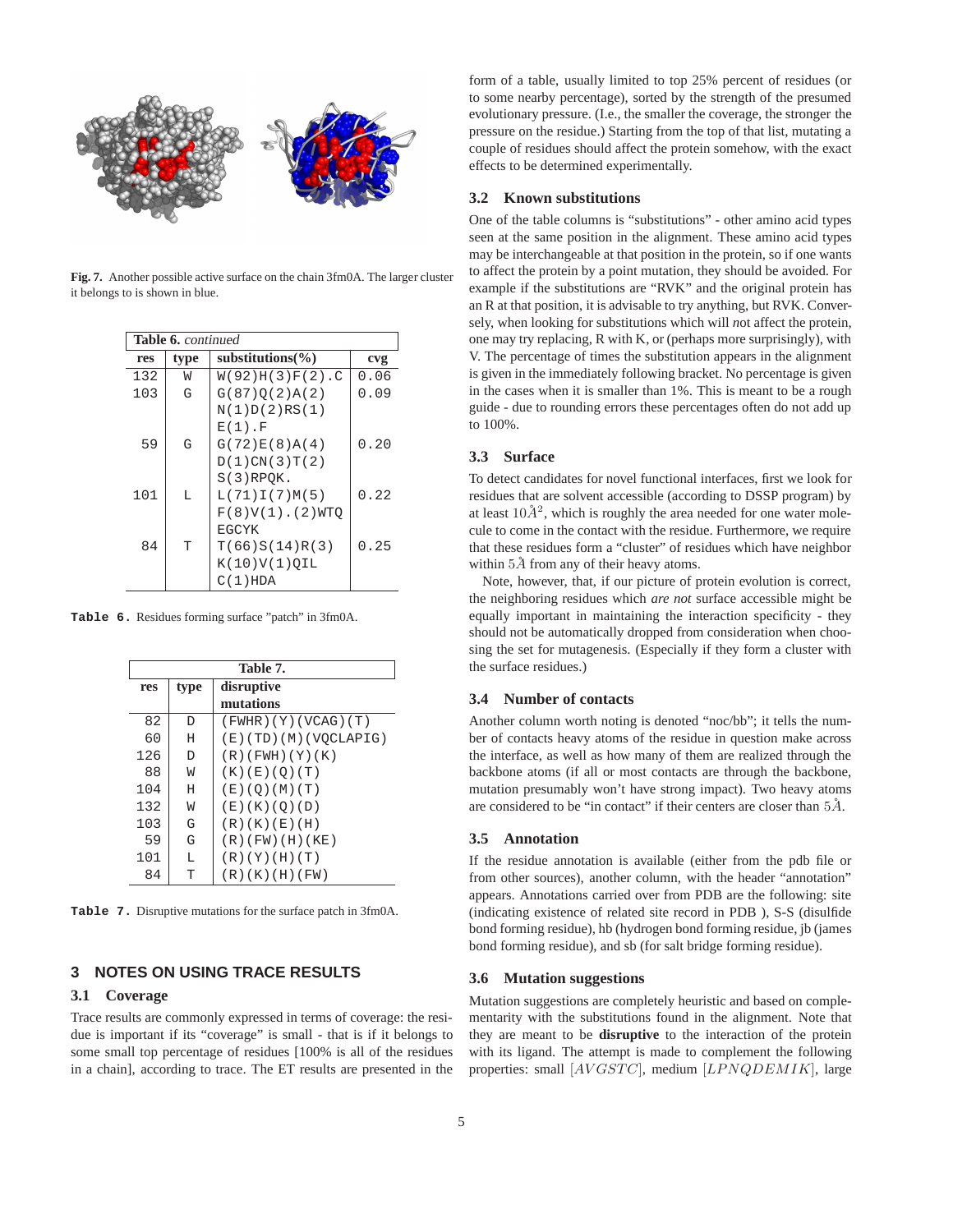

**Fig. 8.** Coloring scheme used to color residues by their relative importance.

 $[WFYHR]$ , hydrophobic  $[LPVAMWFI]$ , polar  $[GTCY]$ ; positively  $[KHR]$ , or negatively  $[DE]$  charged, aromatic  $[WFYH]$ , long aliphatic chain  $[EKRQM]$ , OH-group possession  $[SDETY]$ , and NH2 group possession  $[NQRK]$ . The suggestions are listed according to how different they appear to be from the original amino acid, and they are grouped in round brackets if they appear equally disruptive. From left to right, each bracketed group of amino acid types resembles more strongly the original (i.e. is, presumably, less disruptive) These suggestions are tentative - they might prove disruptive to the fold rather than to the interaction. Many researcher will choose, however, the straightforward alanine mutations, especially in the beginning stages of their investigation.

### **4 APPENDIX**

#### **4.1 File formats**

Files with extension "ranks\_sorted" are the actual trace results. The fields in the table in this file:

- alignment# number of the position in the alignment
- residue# residue number in the PDB file
- type amino acid type
- rank rank of the position according to older version of ET
- variability has two subfields:
	- 1. number of different amino acids appearing in in this column of the alignment
	- 2. their type
- rho ET score the smaller this value, the lesser variability of this position across the branches of the tree (and, presumably, the greater the importance for the protein)
- cvg coverage percentage of the residues on the structure which have this rho or smaller
- gaps percentage of gaps in this column

#### **4.2 Color schemes used**

The following color scheme is used in figures with residues colored by cluster size: black is a single-residue cluster; clusters composed of more than one residue colored according to this hierarchy (ordered by descending size): red, blue, yellow, green, purple, azure, turquoise, brown, coral, magenta, LightSalmon, SkyBlue, violet, gold, bisque, LightSlateBlue, orchid, RosyBrown, MediumAquamarine, DarkOliveGreen, CornflowerBlue, grey55, burlywood, LimeGreen, tan, DarkOrange, DeepPink, maroon, BlanchedAlmond.

The colors used to distinguish the residues by the estimated evolutionary pressure they experience can be seen in Fig. 8.

# **4.3 Credits**

*4.3.1* **Alistat** *alistat* reads a multiple sequence alignment from the file and shows a number of simple statistics about it. These statistics include the format, the number of sequences, the total number of residues, the average and range of the sequence lengths, and the alignment length (e.g. including gap characters). Also shown are some percent identities. A percent pairwise alignment identity is defined as (idents / MIN(len1, len2)) where idents is the number of exact identities and len1, len2 are the unaligned lengths of the two sequences. The "average percent identity", "most related pair", and "most unrelated pair" of the alignment are the average, maximum, and minimum of all  $(N)(N-1)/2$  pairs, respectively. The "most distant" seq" is calculated by finding the maximum pairwise identity (best relative) for all N sequences, then finding the minimum of these N numbers (hence, the most outlying sequence). *alistat* is copyrighted by HHMI/Washington University School of Medicine, 1992-2001, and freely distributed under the GNU General Public License.

*4.3.2* **CE** To map ligand binding sites from different source structures, report\_maker uses the CE program: http://cl.sdsc.edu/. Shindyalov IN, Bourne PE (1998) *"Protein structure alignment by incremental combinatorial extension (CE) of the optimal path* . Protein Engineering 11(9) 739-747.

*4.3.3* **DSSP** In this work a residue is considered solvent accessible if the DSSP program finds it exposed to water by at least  $10\text{\AA}^2$ , which is roughly the area needed for one water molecule to come in the contact with the residue. DSSP is copyrighted by W. Kabsch, C. Sander and MPI-MF, 1983, 1985, 1988, 1994 1995, CMBI version by Elmar.Krieger@cmbi.kun.nl November 18,2002,

http://www.cmbi.kun.nl/gv/dssp/descrip.html.

*4.3.4* **HSSP** Whenever available, report maker uses HSSP alignment as a starting point for the analysis (sequences shorter than 75% of the query are taken out, however); R. Schneider, A. de Daruvar, and C. Sander. *"The HSSP database of protein structuresequence alignments."* Nucleic Acids Res., 25:226–230, 1997.

http://swift.cmbi.kun.nl/swift/hssp/

4.3.5 **LaTex** The text for this report was processed using LAT<sub>EX</sub>; Leslie Lamport, "LaTeX: A Document Preparation System Addison-Wesley," Reading, Mass. (1986).

*4.3.6* **Muscle** When making alignments "from scratch", report maker uses Muscle alignment program: Edgar, Robert C. (2004), *"MUSCLE: multiple sequence alignment with high accuracy and high throughput."* Nucleic Acids Research 32(5), 1792-97.

http://www.drive5.com/muscle/

*4.3.7* **Pymol** The figures in this report were produced using Pymol. The scripts can be found in the attachment. Pymol